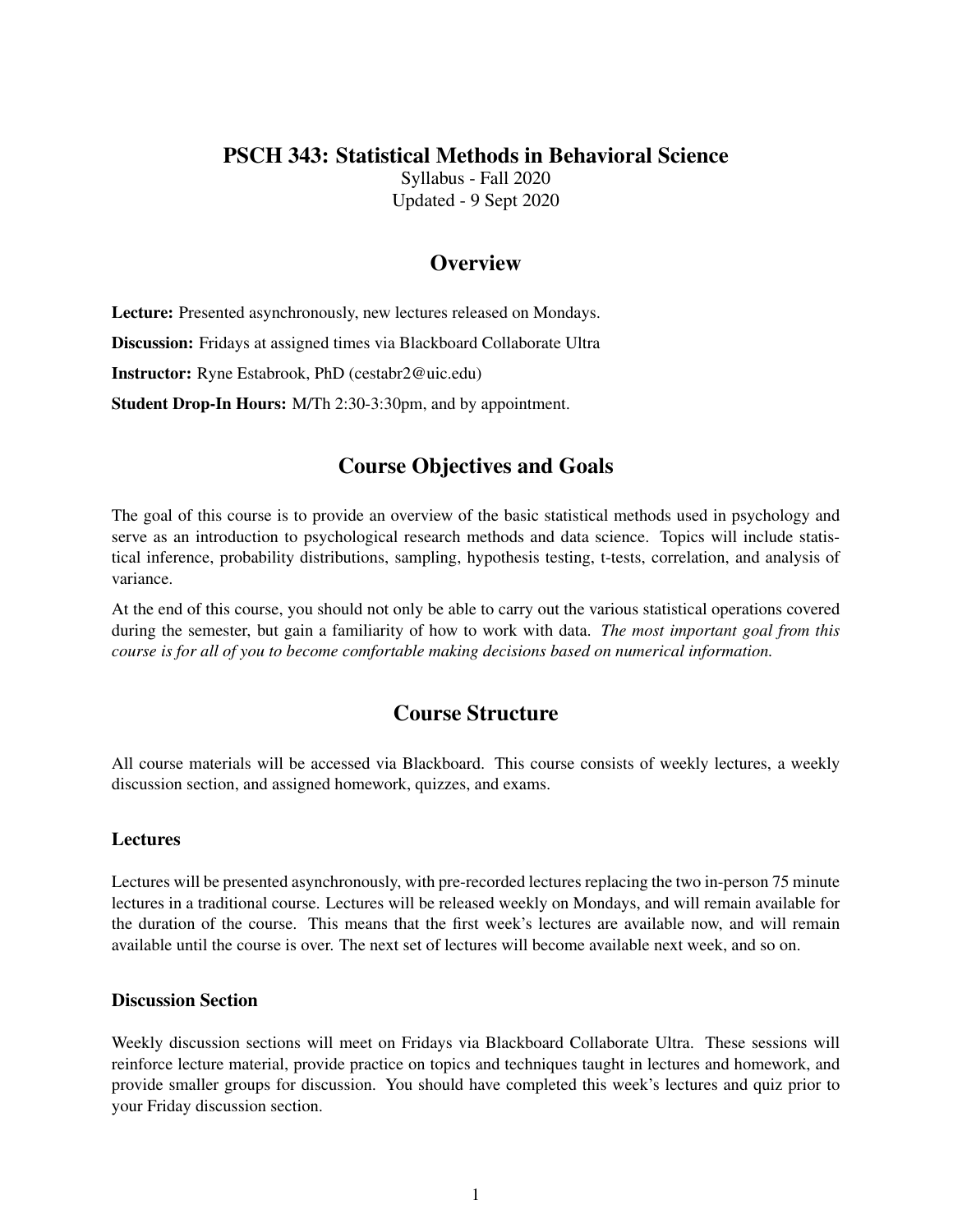#### Drop-in Hours and Student Engagement

Drop-in hours will be completed via Blackboard Collaborate Ultra. I will also make myself available for individual meetings as requested over e-mail. Our class Blackboard site will also include a discussion board where you can post questions and comments on the material.

At the start of each week, I will send a summary of this week's content, including information about videos, assignments, and a written or video response to the questions I've received this week.

While the class is asyncronous, your TAs and I are here to teach and support your learning, and I strongly encourage you to reach out to us as resources early and often. I will adapt the class, its structure, and materials to your feedback, so please let me know what you would like to do differently.

## Course Materials

#### Textbook

One textbook is required for this course: *Statistics for The Behavioral Sciences* by Gravetter & Wallnau. The 10th edition is current, but any edition between 7 and 10 is sufficient. Inexpensive used copies of editions 7-9 are readily available.

#### Software, Smartphones, & Calculators

You will need some method for doing basic calculations for coursework and during exams. Smartphone calculators or any internet-capapble devices are allowed during class, but not during exams and quizzes. You are free to bring a simple or scientific calculator to exams.

I will be using scientific software called R in class. R is a free open source statistical computing environment. It can be downloaded for free at https://cran.r-project.org/. It is not in any way required for this class, and will not be used for your assignments, quizzes, or exams. However, it does perform required calculations, and you are free to follow along with any provided code.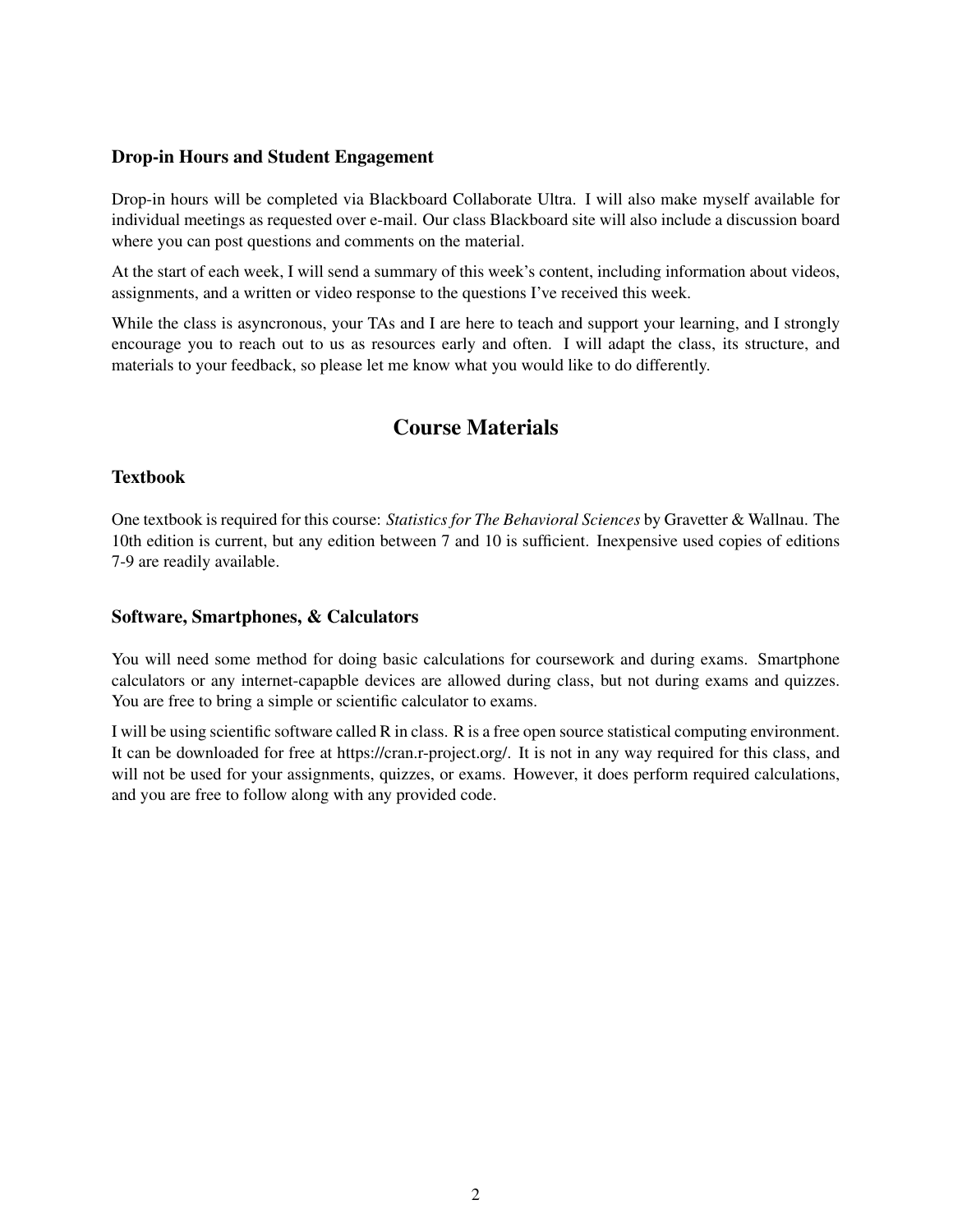# Grading

Grading for this class will be divided into four categories: exams, quizzes, homework, and discussion participation.

#### Exams  $(60\%)$

There will be three exams in this class, each worth 20% of your grade. The majority of the items on these exams will consist of free-format responses in which you carry out an analysis and interpret the result. For these questions, you'll be provided with a brief description of a research project or experiment, as well as all data required to complete the analysis. You will then be required to carry out the requested analysis and interpret the result.

You may use any course materials you wish to complete the exam, including the textbook, your notes from lecture videos, the videos themselves, and any of your homework.

Exams are not cumulative: the course is broadly divided into three equal sections, and each exam covers the material specific to each section of the course. However, course content is somewhat cumulative: the basic methods taught early in the course will be a part of more advanced methods taught later.

Your last homework assignment before each exam will be a practice exam, that will have a comparable format, difficulty, and length as your exam. This will serve as your study guide. I will also provide formula sheets that give a single location for common formula you will use.

#### Exam Schedule (Updated)

Exams 1 and 2 will follow the schedule below. Practice tests will be released just like any other homework: they are available at the start of weeks 5 and 10, and due the subsequent Monday. Your discussion sessions on the Fridays of these weeks will review the practice tests. The exam will be made available on Sunday (9/29 and 11/3), and will be due at 5pm central time on Wednesday (10/2 and 11/6).

| <b>Item</b>                    | Date      | Exam 1 | Exam 2 | Final |
|--------------------------------|-----------|--------|--------|-------|
| Practice Test Available        | Monday    | 9/21   | 10/26  | 11/30 |
| Expanded Office Hours (2-3:30) | Thursday  | 9/24   | 10/29  | 12/3  |
| Exam Available                 | Sunday    | 9/27   | 11/1   | 12/6  |
| <b>Practice Test Due</b>       | Monday    | 9/28   | 11/2   | 12/7  |
| Exam Due                       | Wednesday | 9/30   | 11/4   | 12/9  |

#### Quizzes (20%)

Quizzes will be given weekly to reinforce lecture and readings. They will be released along with the lectures on Mondays, and due on Sunday. They will largely consist of multiple choice and short answer questions.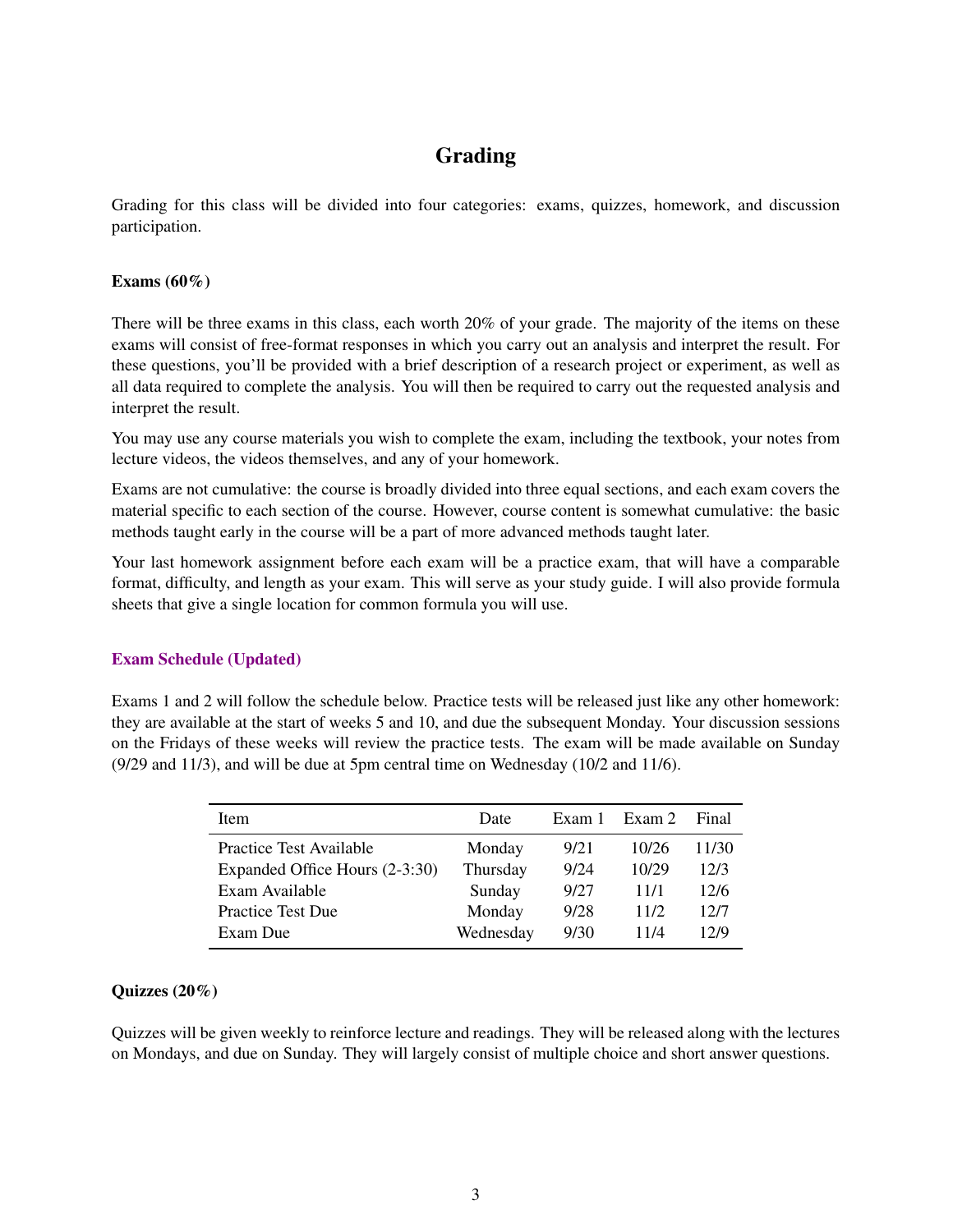#### Homework (10%)

Homework will be given weekly to provide practice for skills and methods learned in class. Homework is required and will be graded: however, it will be graded as simple pass-fail based on effort. Like quizzes, they will be assigned on Monday and due Sunday) the subsequent Monday.

#### Participation (10%)

Participation and attendence in discussion will be recorded and evaluated each week.

### Academic Integrity & Class Conduct

There will be no tolerance for plagiarism or cheating. Plagiarism/cheating will result in loss of credit for the exam or assignment and further, more serious, consequences, including suspension from the university (see Student Disciplinary Policy for what qualities are academic integrity: https://dos.uic.edu/communitystandards/academic-integrity/).

Beyond that, please do your part in creating a positive learning environment for other students.

### Student Accommodations

Students in need of accommodations should reach out to the disability resource center (DRC). The DRC provides resources and support to allow equal access for all students, and can provide a letter of accommodation (LOA). LOAs describe the accomodations required going forward, do not expire, and to not discose private information. If you think you might benefit from support related to a disability, you can contact the DRC by phone at (312) 413-2183, visit drc.uic.edu, e-mail drc@uic.edu, or stop by the office in SSB 1070.

You will never be required to disclose private information releated to your LOA to instructors or teaching assistants. However, LOAs are strictly proactive, and only cover course materials and assignments going forward from the receipt of an LOA. Please reach out to the DRC as soon as possible.

Counseling Services are available for all UIC students. You may seek free and confidential services from the CounselingCenter (www.counseling.uic.edu). The Counseling Center is located in the Student Services Building; you may contact them at (312) 996-3490.

### Attendance and Makeups

Attendance in discussion sections will be recorded as part of your participation grade. There will be no make-up exams or quizzes. Your lowest two quizzes, homeworks, and discussion grades will be dropped. This is designed to replace a more complicated excused absence and missed work system. Emergencies, illnesses, weather, and other priorities happen. This is why you can drop several of each assignment type.

Absent a valid justification (family emergency or medical issue with documentation; see "Student Accomodations"), missed quizzes and exams will count as a zero (0). With a documented justification, the exam in question will be dropped and the remaining grades averaged to generate the scores for that section.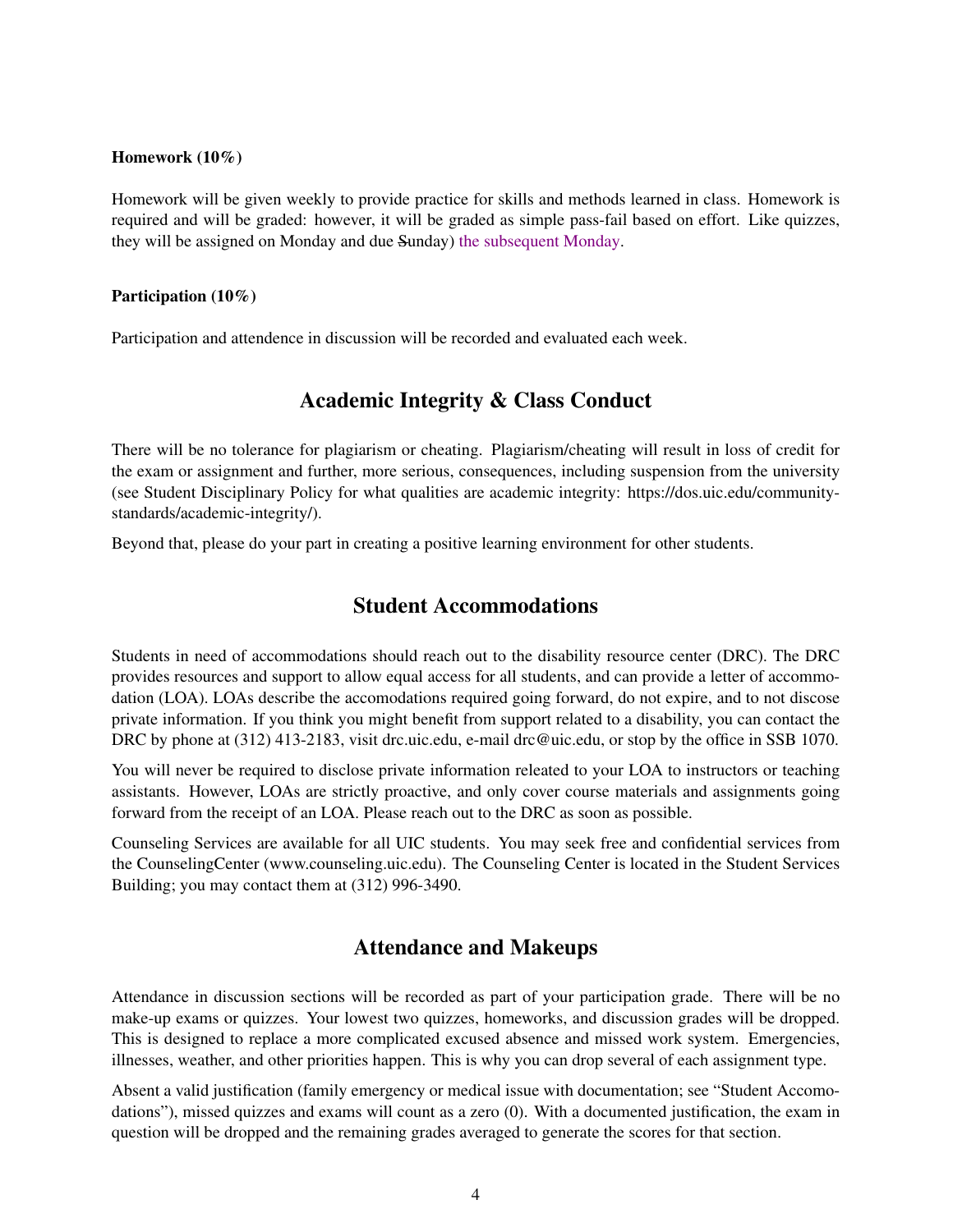## **Other**

You will get out of this class what you put into it. You must be proactive in asking for the help you need. It is much easier to make a small correction early than it is to re-teach weeks of the course long after you had a question. Because of this semester's format, it is more important than previous semesters to reach out when you need help, clarification, or other support.